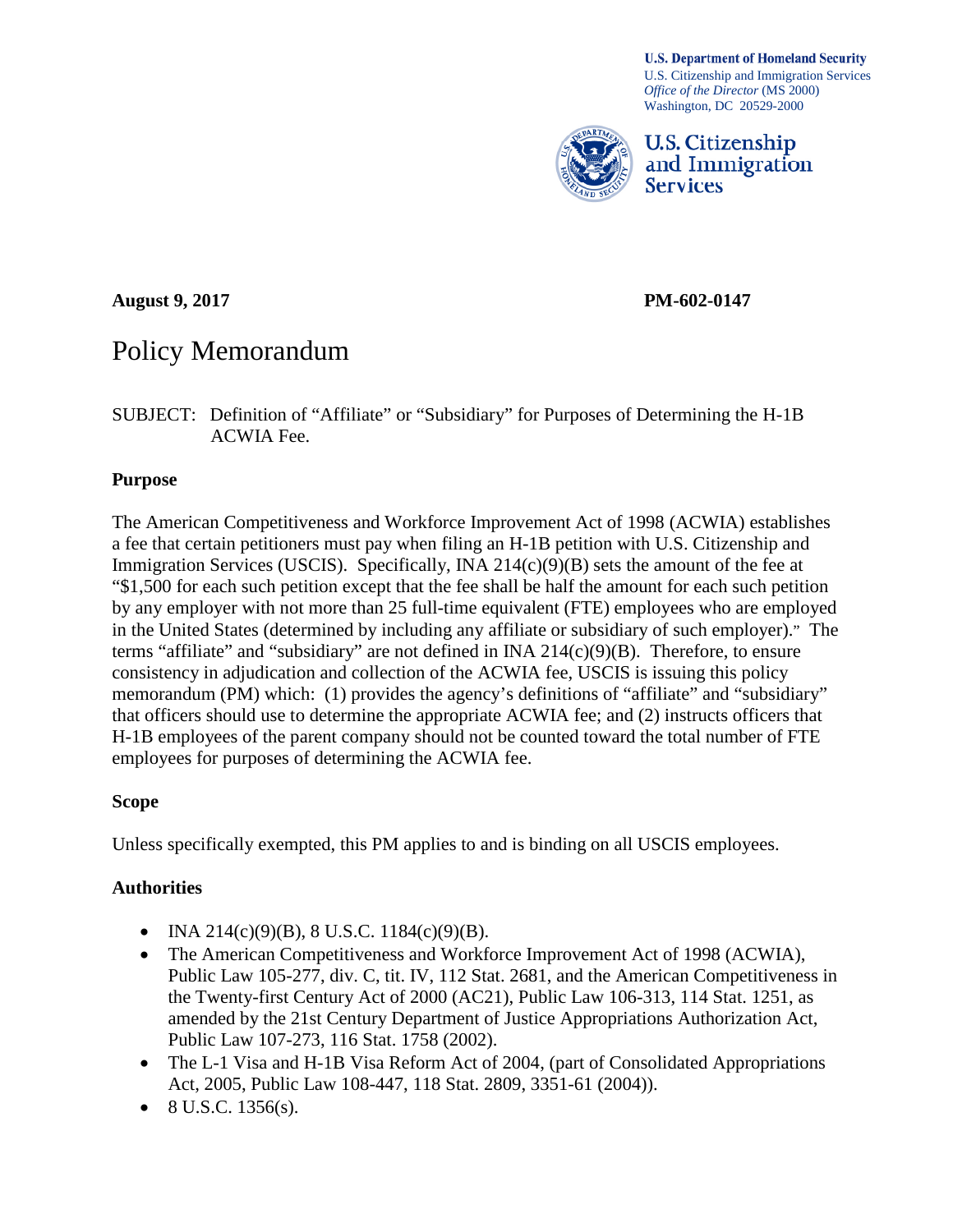- 8 CFR 103.7.
- 8 CFR 214.2(h)(19).
- 8 CFR 214.2(1)(1)(ii)(K).
- 8 CFR  $214.2(l)(1)(ii)(L)(1),(2)$ .
- 20 CFR  $655.736(a)(2)$ .

#### **Background**

First enacted in 1998, the ACWIA fee was made permanent by the H-1B Visa Reform Act of 2004, enacted as part of the Consolidated Appropriations Act, 2005, Public Law 108-447, div. J, tit. IV.<sup>[1](#page-1-0)</sup> This law set the current fee amounts of \$1,500 per qualifying petition for employers with 26 or more FTE U.S. employees, or \$750 for employers with no more than 25 FTE employees employed in the United States (including employees employed by any affiliate or subsidiary of such employer). This fee pays for U.S. citizens, lawful permanent residents and other U.S. workers to attend job training and receive low-income scholarships or grants for mathematics, engineering, or science enrichment courses administered by the National Science Foundation and the Department of Labor (DOL). 8 U.S.C. 1356(s)(2) - (4).

The ACWIA fee generally applies to an initial petition filed for a particular beneficiary, a petition requesting to change H-1B employers, and the first petition requesting an extension of stay in H-1B status filed by the same petitioner filing for the same beneficiary. Certain employers are exempt from paying the ACWIA fee, including primary and secondary education institutions, institutions of higher education and related or affiliated nonprofit entities, nonprofit entities engaged in curriculum-related clinical training, nonprofit research organizations, or governmental research organizations. *See* INA 214(c)(9)(A).

## **Policy**

INA  $214(c)(9)(B)$  sets the ACWIA fee at \$1,500 but permits employers with 25 or fewer FTE employees, including the employees of "any affiliate or subsidiary of such employer" to pay a lower fee of \$750. Officers should count the petitioning employer's FTE employees, plus FTE employees who are employed in the United States by affiliates and subsidiaries of the petitioner. Officers should not count employees working for affiliates and subsidiaries abroad. The DOL has published regulations defining "full-time equivalence." Generally, the number of FTE employees equals the number of full-time employees<sup>[2](#page-1-1)</sup> plus the number of part-time employees

<span id="page-1-0"></span><sup>&</sup>lt;sup>1</sup> The 1998 Act set the ACWIA fee at \$500 for each H-1B worker sponsored on an H-1B nonimmigrant petition. Pursuant to Pub. L. No. 106-311, in 2000, Congress raised the ACWIA fee from \$500 to \$1,000. *See* Pub. L. No. 106-311, 114 Stat. 1247 (Oct. 17, 2000). <sup>2</sup>

<span id="page-1-1"></span> $2$  The DOL defines a full-time employee as "one who works 40 or more hours per week, unless the employer can show that less than 40 hours per week is full-time employment in its regular course of business (however, in no event would less than 35 hours per week be considered to be full-time employment)." *See* 20 CFR 655.736(a)(2)(iii)(A).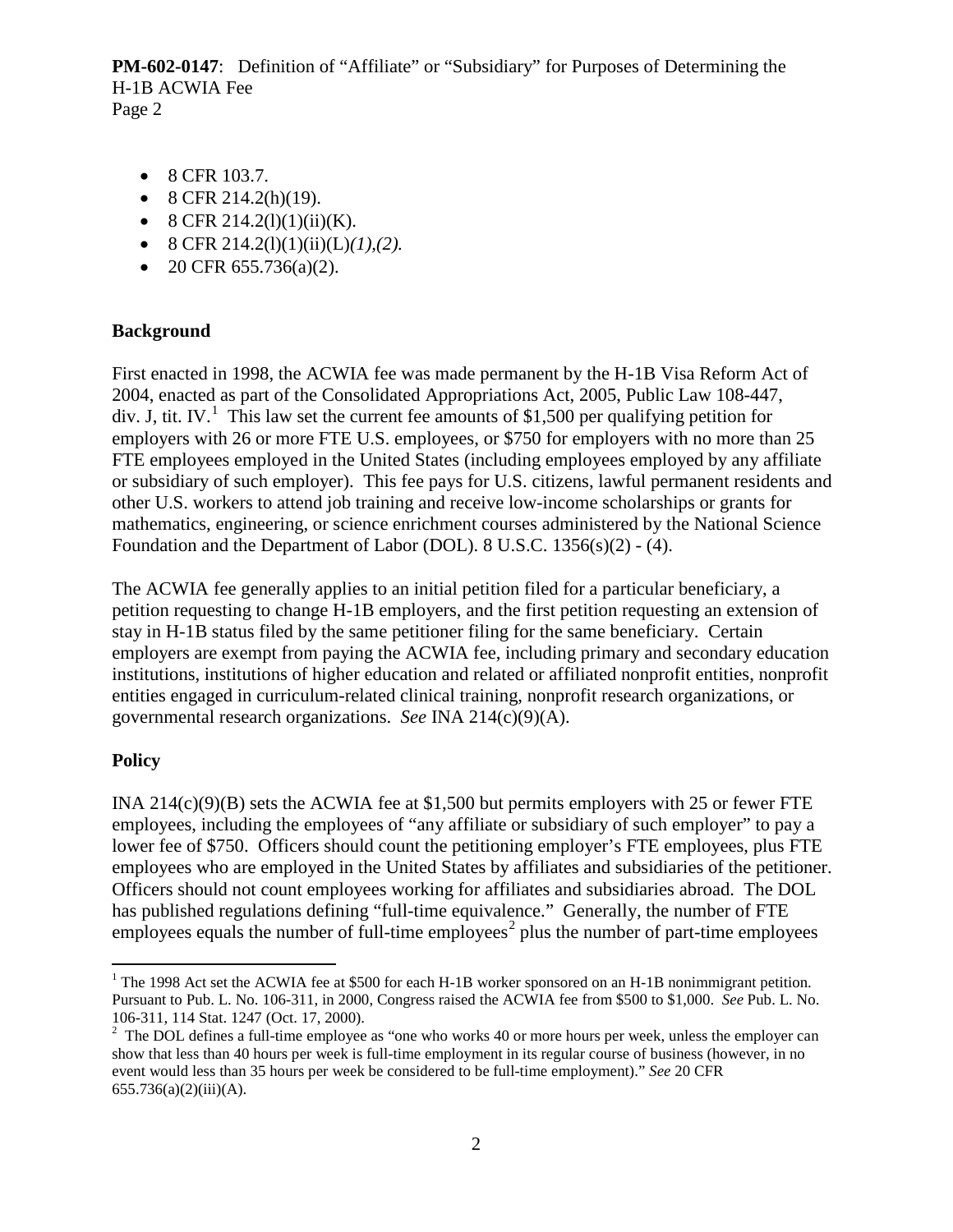aggregated to full-time equivalents. *See* 20 CFR 655.736(a)(2). Since "affiliate" and "subsidiary" are not defined in INA  $214(c)(9)(B)$ , USCIS has determined that it is necessary to provide a definition for officers to use in order to promote consistency in determining ACWIA fee payments.

#### *Affiliates*

Although DHS does not define "affiliate" in the ACWIA fee context, DHS does define "affiliate" in the context of L-1 nonimmigrant intracompany transferees in 8 CFR  $214.2(l)(1)(ii)(L)(I)$  and (2). In this section, "affiliate" is defined in pertinent part as: "(1) [o]ne of two subsidiaries both of which are owned and controlled by the same parent or individual, or (*2*) [o]ne of two legal entities owned and controlled by the same group of individuals, each individual owning and controlling approximately the same share or proportion of each entity…."<sup>[3](#page-2-0)</sup> Subparagraph (3) does not apply in the H-1B context (even by extension) because Congress only meant for that partnership provision to apply specifically to multinational managers and executives. This intent appears in the language in 8 U.S.C. 1101, note 12, which clarifies that this accounting partnership definition only applies when considering sections  $101(a)(15)(L)$  and  $203(b)(1)(C)$  of the INA "and for no other purpose." Adopting the L-1 nonimmigrant definition of "affiliate" is a rational approach since this definition has already been defined in DHS regulations. *See Goodyear Atomic Corp. v. Miller*, 486 U.S. 174, 184-85 (1988) (presuming that Congress is aware of USCIS regulations at the time it passes a law). Furthermore, adopting an existing definition used in another employment-based nonimmigrant visa context provides for improved consistency and ease of application by officers and stakeholders.

Officers should use the definition of "affiliate" in 8 CFR 214.2(l)(1)(ii)(L)(*1*) and (*2*) when determining the proper FTE employee count for the ACWIA fee. Officers should count the petitioning employer's FTE employees and FTE employees of its affiliates, as applicable. Under this definition, the parent of the petitioning employer should not be counted.

*Subsidiaries*

<span id="page-2-0"></span> <sup>3</sup> Under 8 CFR 214.2(l)(1)(ii)(L) an *Affiliate* is:

<sup>(1)</sup> One of two subsidiaries both of which are owned and controlled by the same parent or individual, or (2) One of two legal entities owned and controlled by the same group of individuals, each individual owning and controlling approximately the same share or proportion of each entity, or

<sup>(3)</sup> In the case of a partnership that is organized in the United States to provide accounting services along with managerial and/or consulting services and that markets its accounting services under an internationally recognized name under an agreement with a worldwide coordinating organization that is owned and controlled by the member accounting firms, a partnership (or similar organization) that is organized outside the United States to provide accounting services shall be considered to be an affiliate of the United States partnership if it markets its accounting services under the same internationally recognized name under the agreement with the worldwide coordinating organization of which the United States partnership is also a member.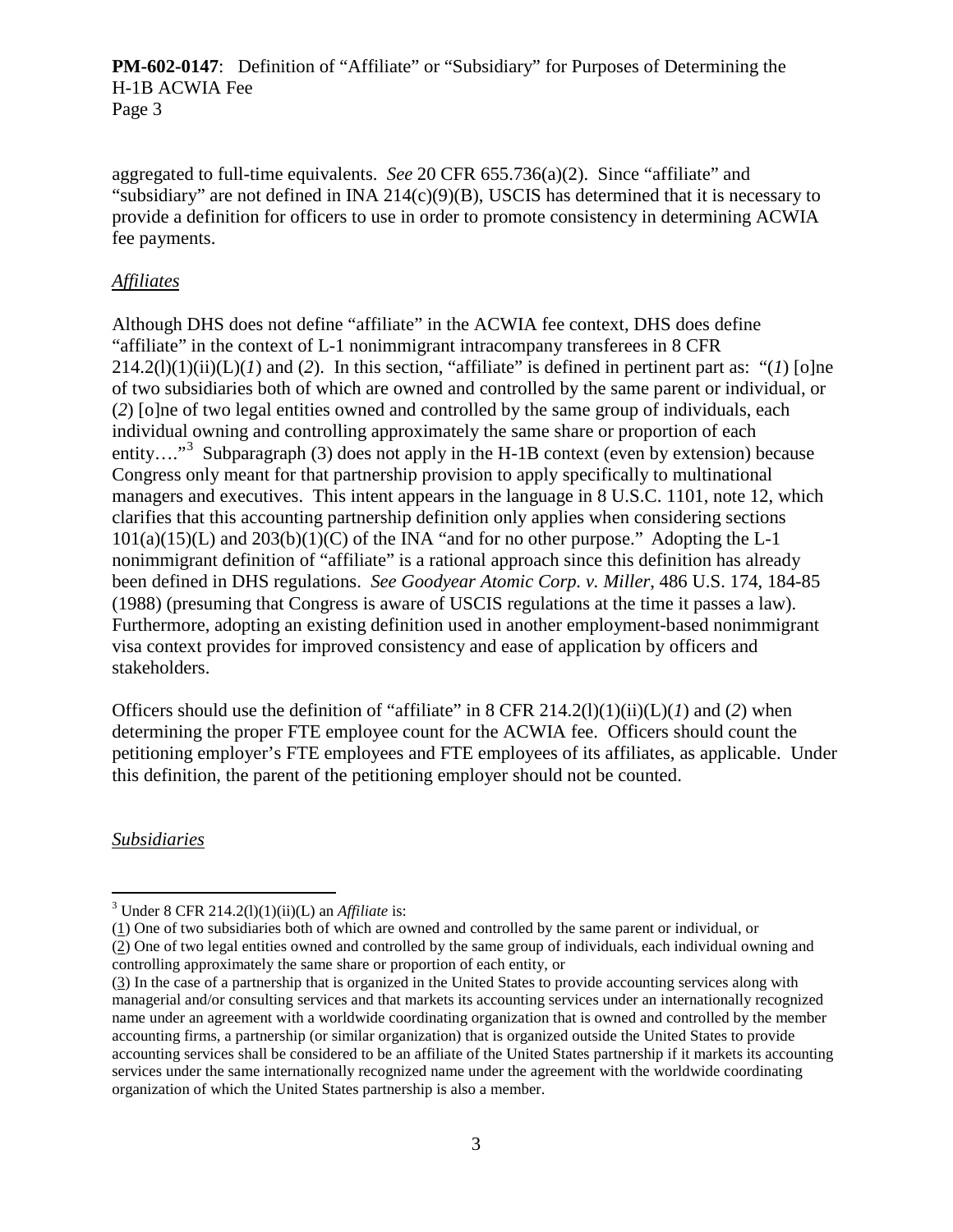DHS regulations also define "subsidiary" in the context of L-1 nonimmigrant intracompany transferees in 8 CFR 214.2(1)(1)(ii)(K). The regulation states that a subsidiary is "a firm, corporation, or other legal entity of which a parent owns, directly or indirectly, more than half of the entity and controls the entity; or owns, directly or indirectly, half of the entity and controls the entity; or owns, directly or indirectly, 50 percent of a 50-50 joint venture and has equal control and veto power over the entity; or owns, directly or indirectly, less than half of the entity, but in fact controls the entity." Like the definition of affiliate, using an already defined and frequently used definition from DHS regulations is a rational approach and provides for improved consistency and ease of application by officers and stakeholders. *See Goodyear Atomic Corp.*, 486 U.S. at 184-85.

Officers should use the definition of "subsidiary" at 8 CFR 214.2(1)(1)(ii)(K) when determining the proper FTE employee count for the ACWIA fee. Officers should count the petitioning employer's FTE employees and the FTE employees of its subsidiaries, as well as subsidiaries of subsidiaries and affiliates, as applicable.

## *Policy Conclusion*

When determining the appropriate amount of the ACWIA fee, officers should count FTE employees of the petitioning employer and the petitioning employer's affiliates and subsidiaries, as those terms are defined at 8 CFR 214.2(l)(1)(ii)(L)(*l*)-(2) and 8 CFR 214.2(l)(1)(ii)(K), respectively. Officers should not include FTEs employees from the petitioning employer's parent company or the parent(s) of any affiliates. In other words, officers should count down and horizontally, including the petitioning employer's other affiliates and subsidiaries, but not up toward its parent or its affiliates' parent(s).

## **Types of Evidence**

To determine if a petitioner may have employees at affiliates or subsidiaries that should be included in the total number of employees when determining the applicable ACWIA fee amount, officers must review the relevant evidence submitted by the petitioner. This evidence may include documentation from the following non-exhaustive list:

- Information provided in the current petition;
- Previous petitions, if applicable;
- Statement from the petitioner attesting to the total number of full-time equivalent employees employed in the United States by the petitioner and its affiliates and subsidiaries;
- The most recent Securities and Exchange Commission Form 10-K filed by the U.S. entity, which lists all the U.S. and foreign affiliates and subsidiaries;
- Copies of bylaws or other corporate documents that list any U.S. and foreign affiliates and subsidiaries;